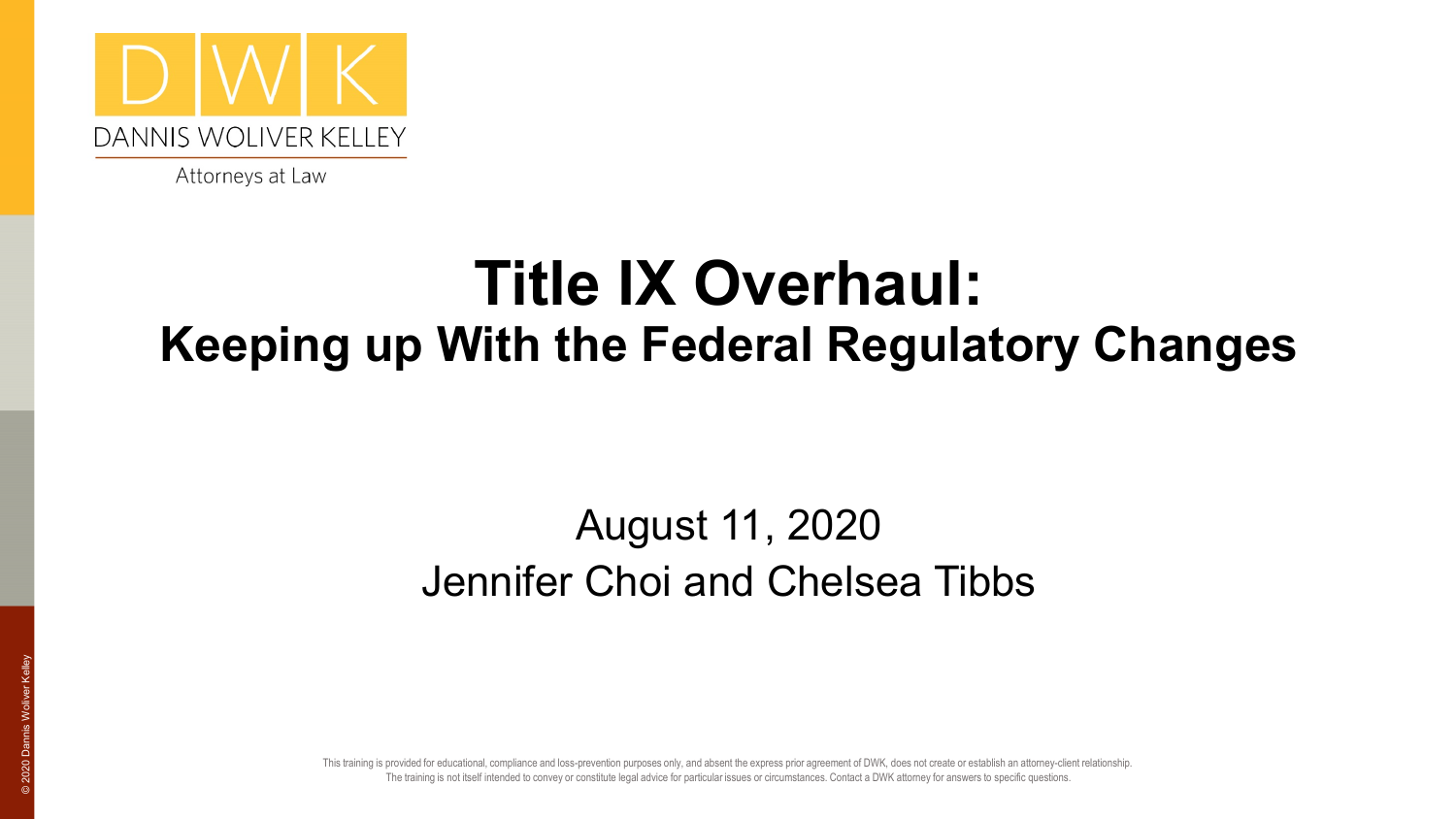## **Housekeeping**

- Attendees will receive all materials including the recording and PowerPoint via email after this presentation.
- On your dropdown menu, there is a Chat box. Feel free to ask questions there or email emcpeters@dwkesq.com.
- We will be monitoring the questions as they come in and may answer some questions during the webinar. We will also save time at the end of the webinar to continue to answer questions.

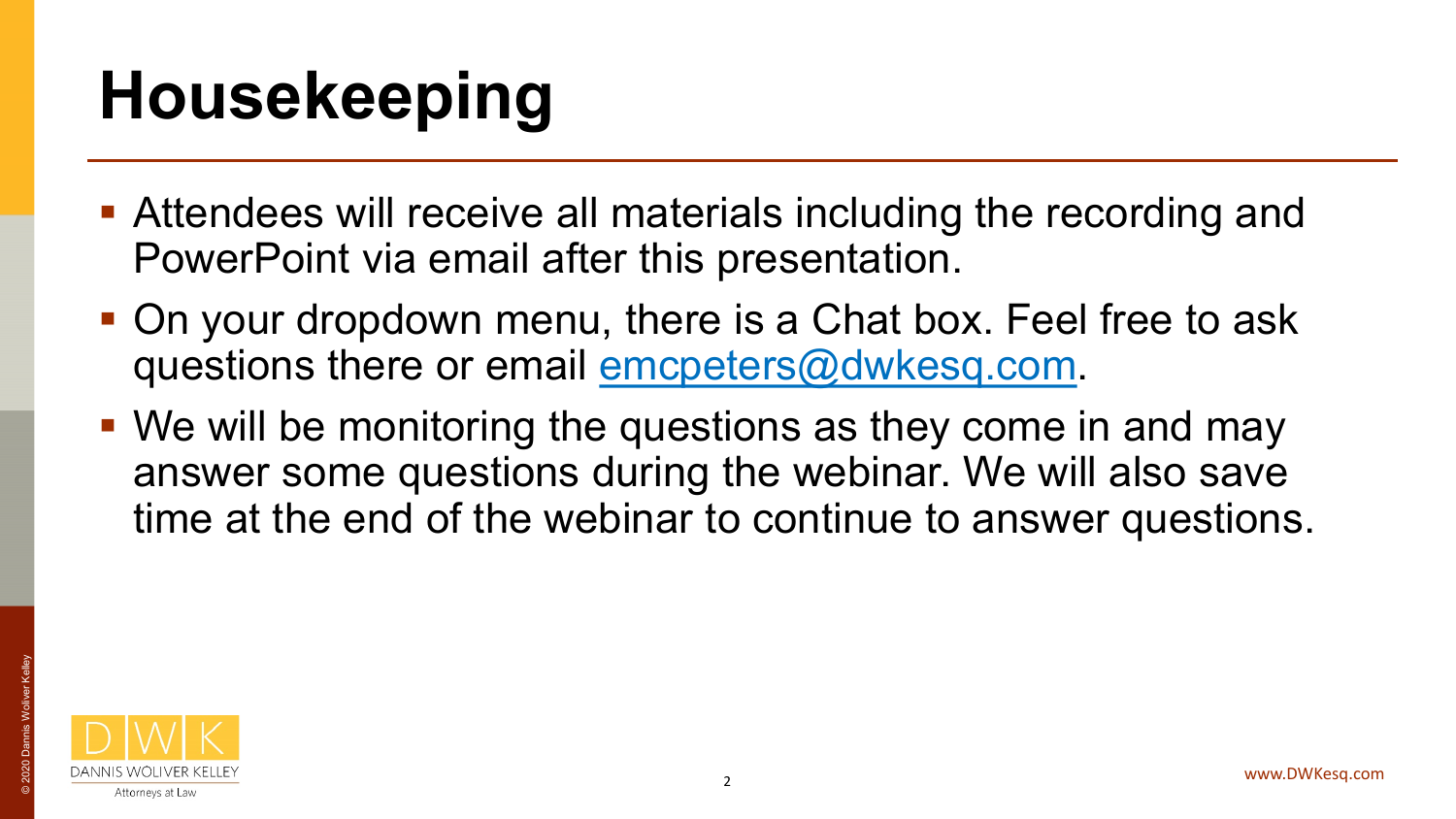## **Title IX**

- Title IX of Education Amendments of 1972
	- Compact
	- 37 words
- **Equality in access to education without regard to sex and gender**



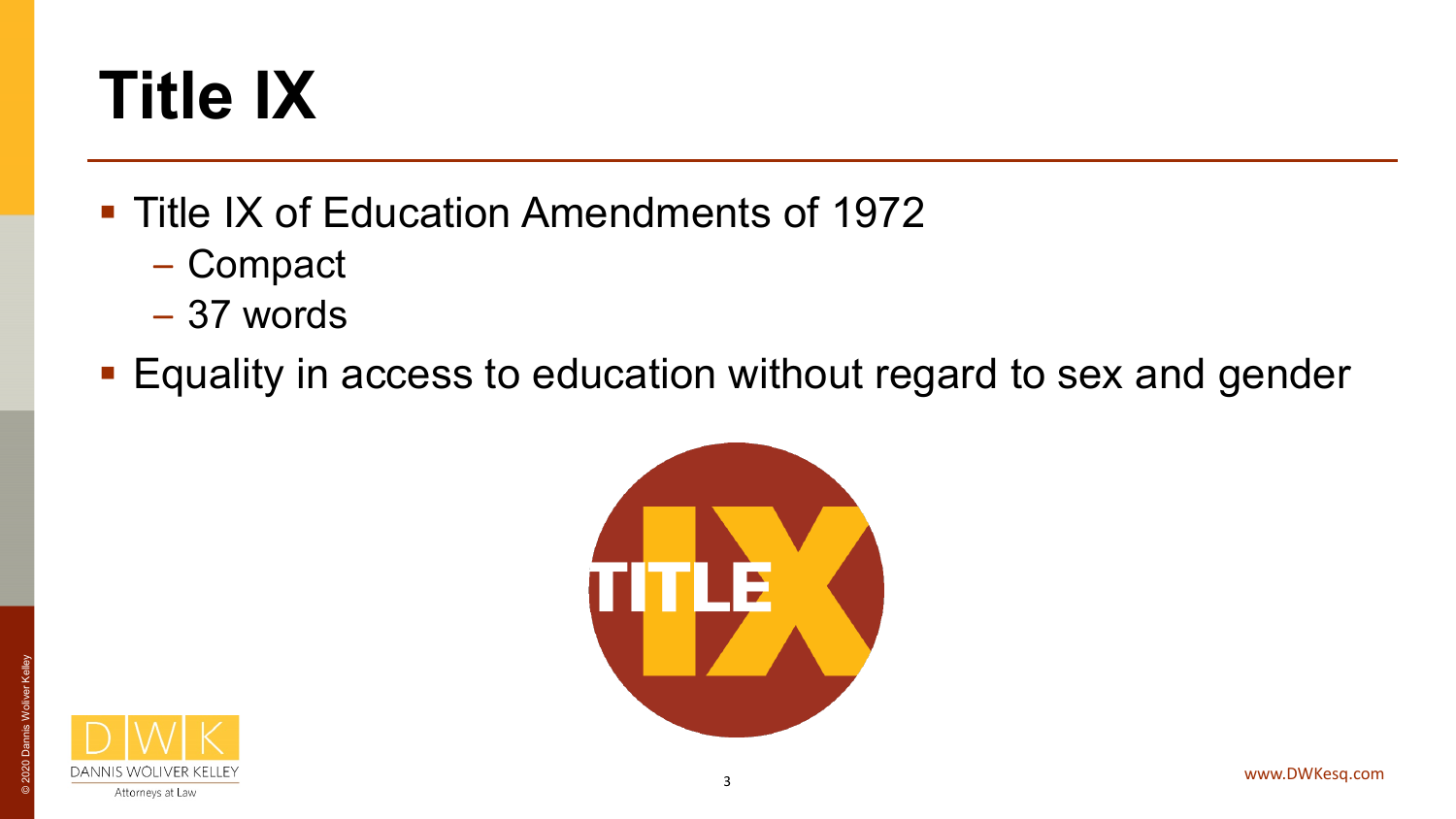## **Regulations and Case Law**

- **Regulations and Case Law** 
	- Binding Law
- **"Dear Colleague" Letters** 
	- Subregulatory guidance
	- No force of law, but it feels like it



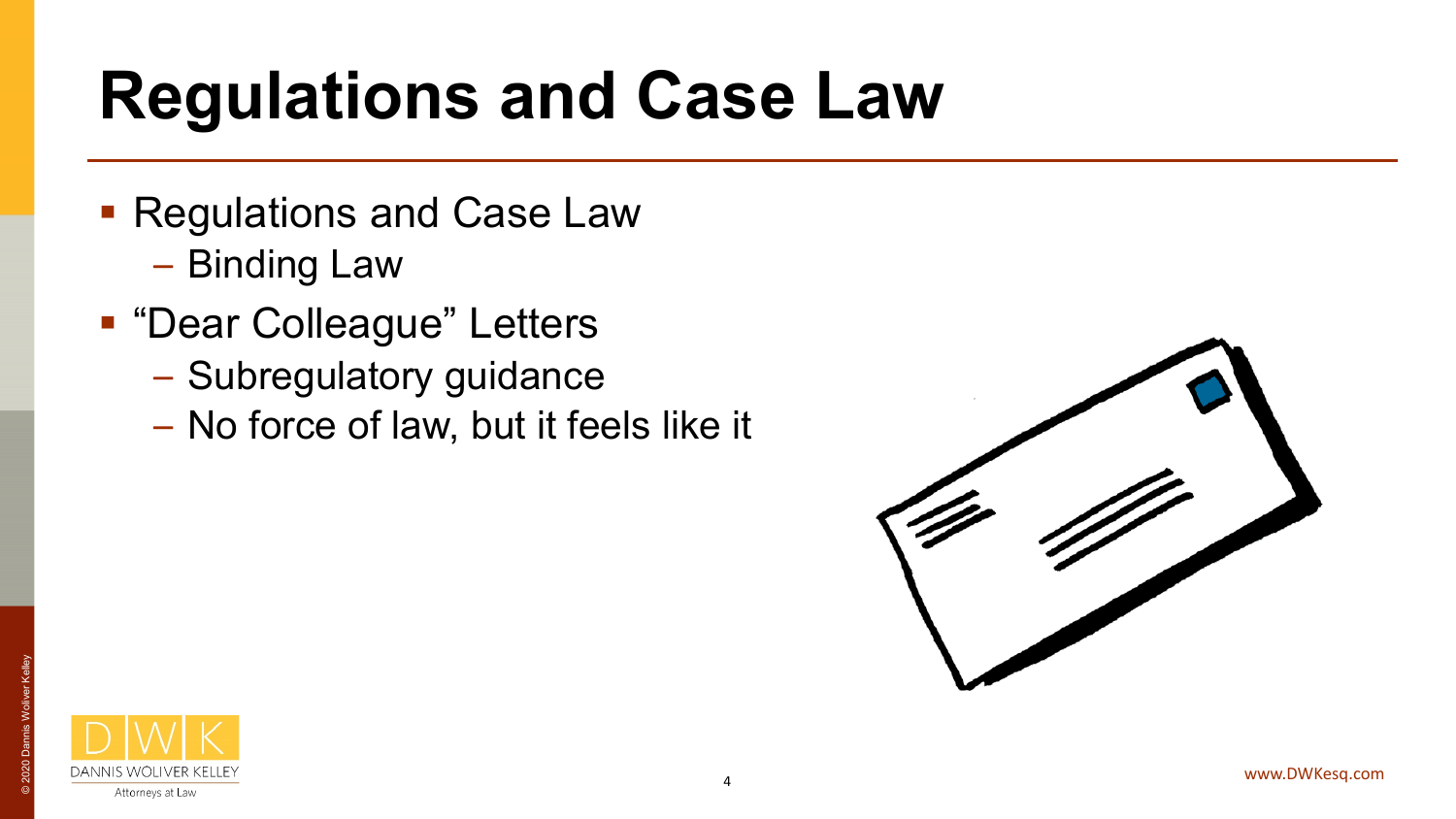## **New Regulations: The "Final Rule"**

- DOE provided Proposed Regs November 29, 2018
- Closed Public Comments February 29, 2019
- **I** Issued May 6 2020
- 34 CFR Part 106
- The Good News:
	- Much of the new regulations are consistent with what we have been doing before.

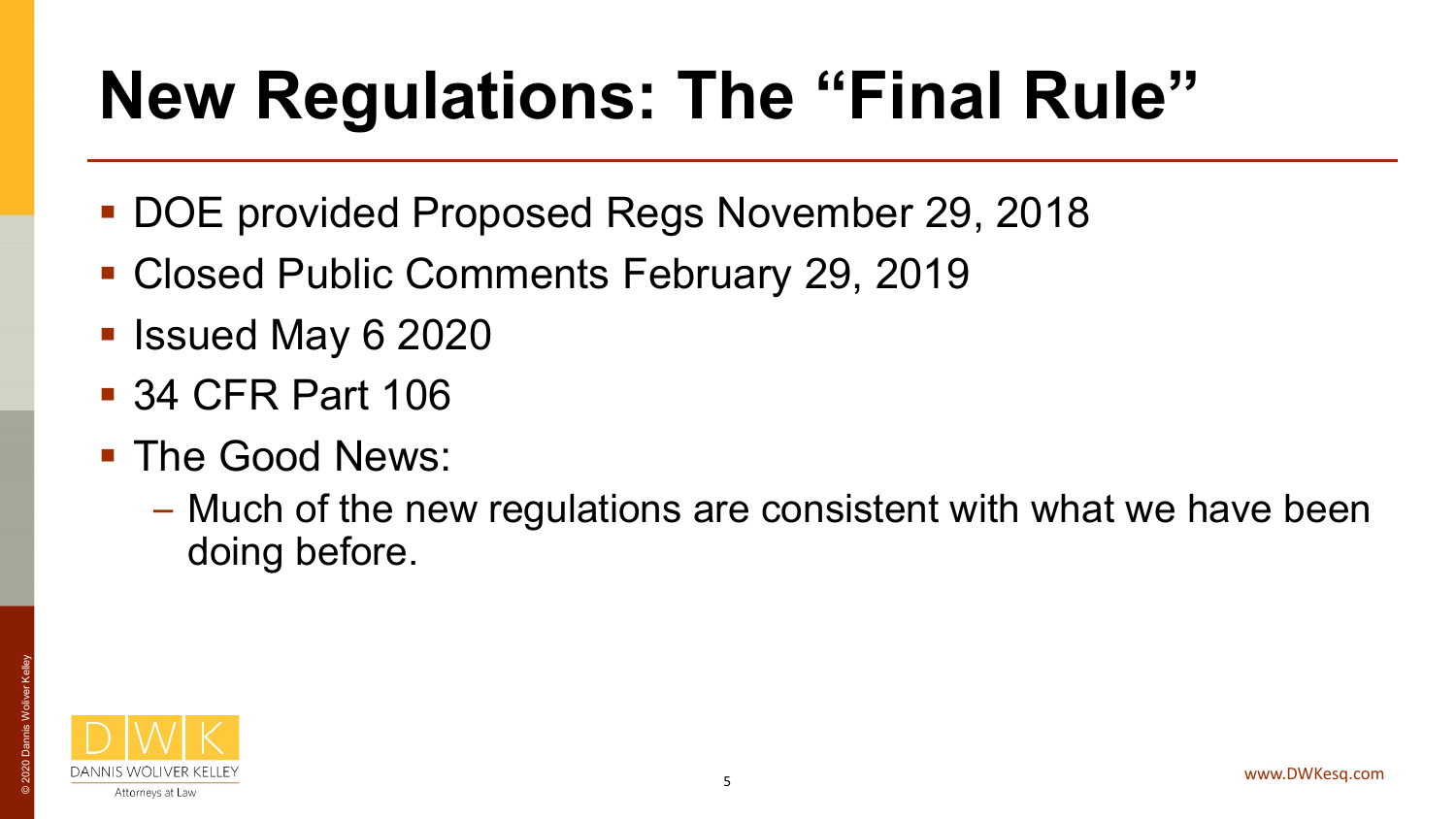## **New Regulations: The "Final Rule"**

#### The "Not-so-good" News:

- **Length** 
	- Preamble, the "why," is 2k pages
- **Implementation** 
	- Timing, August 14, 2020
- **Legal challenges** 
	- Litigation, injunction of implementation





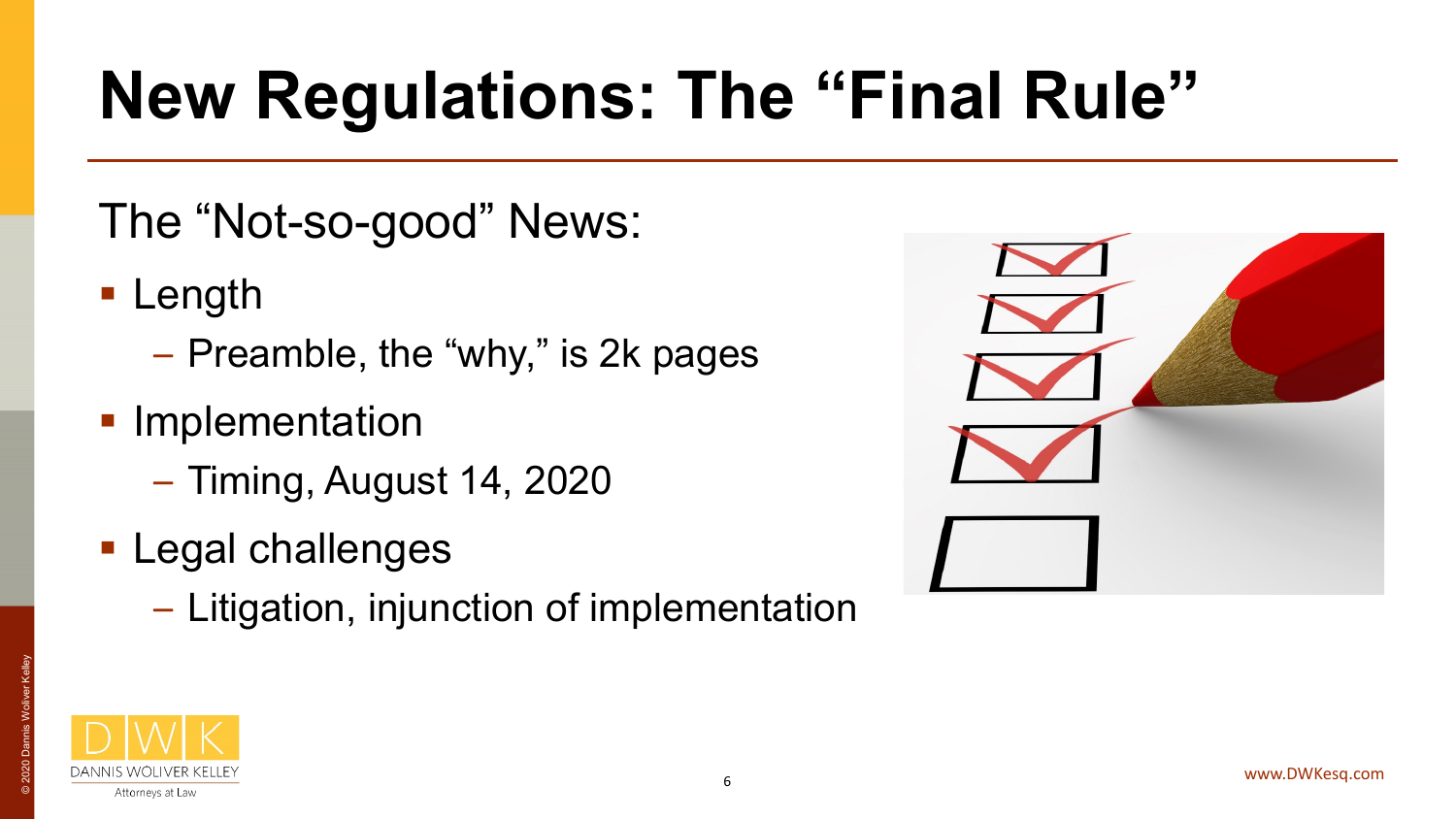### **Required Response to Sexual Harassment, Generally**

- "A recipient with actual knowledge of sexual harassment in an education program or activity of the recipient against a person in the United States, must respond promptly in a manner that is not deliberately indifferent. A recipient is deliberately indifferent only if its response to sexual harassment is clearly unreasonable in light of the known circumstances."
	- Section 106.44 of the 2020 Final Rule (emphasis added)

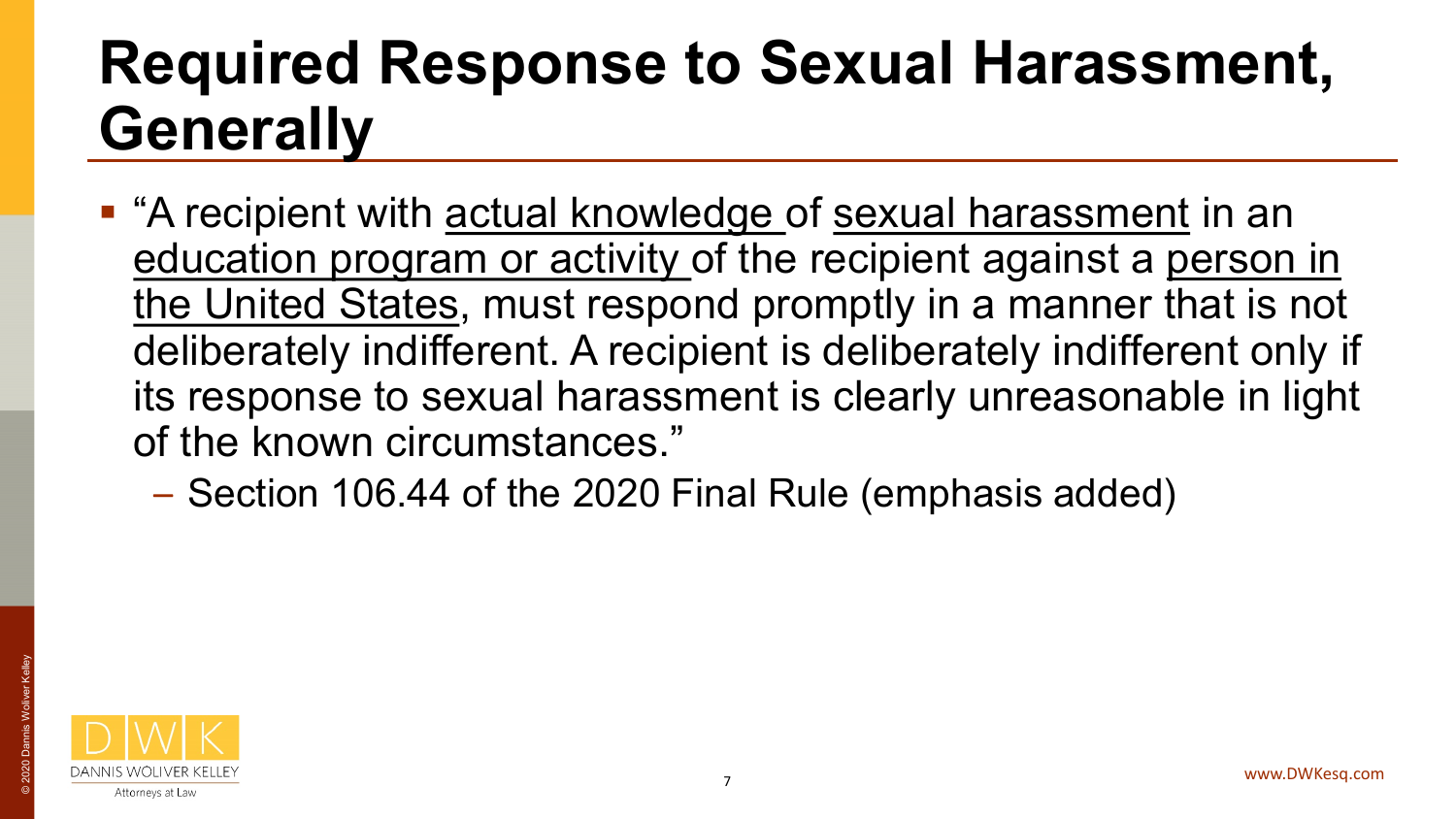## **NEW: Actual Knowledge**

- Who is responsible for being aware of reports of sexual harassment?:
	- Title IX Coordinator
	- "any official of the recipient who has the authority to institute corrective measures"; OR
	- any Employee of an elementary and secondary school
- In short: everyone!
- Actual knowledge triggers further action in the form of supportive measures and information re. Formal Complaints

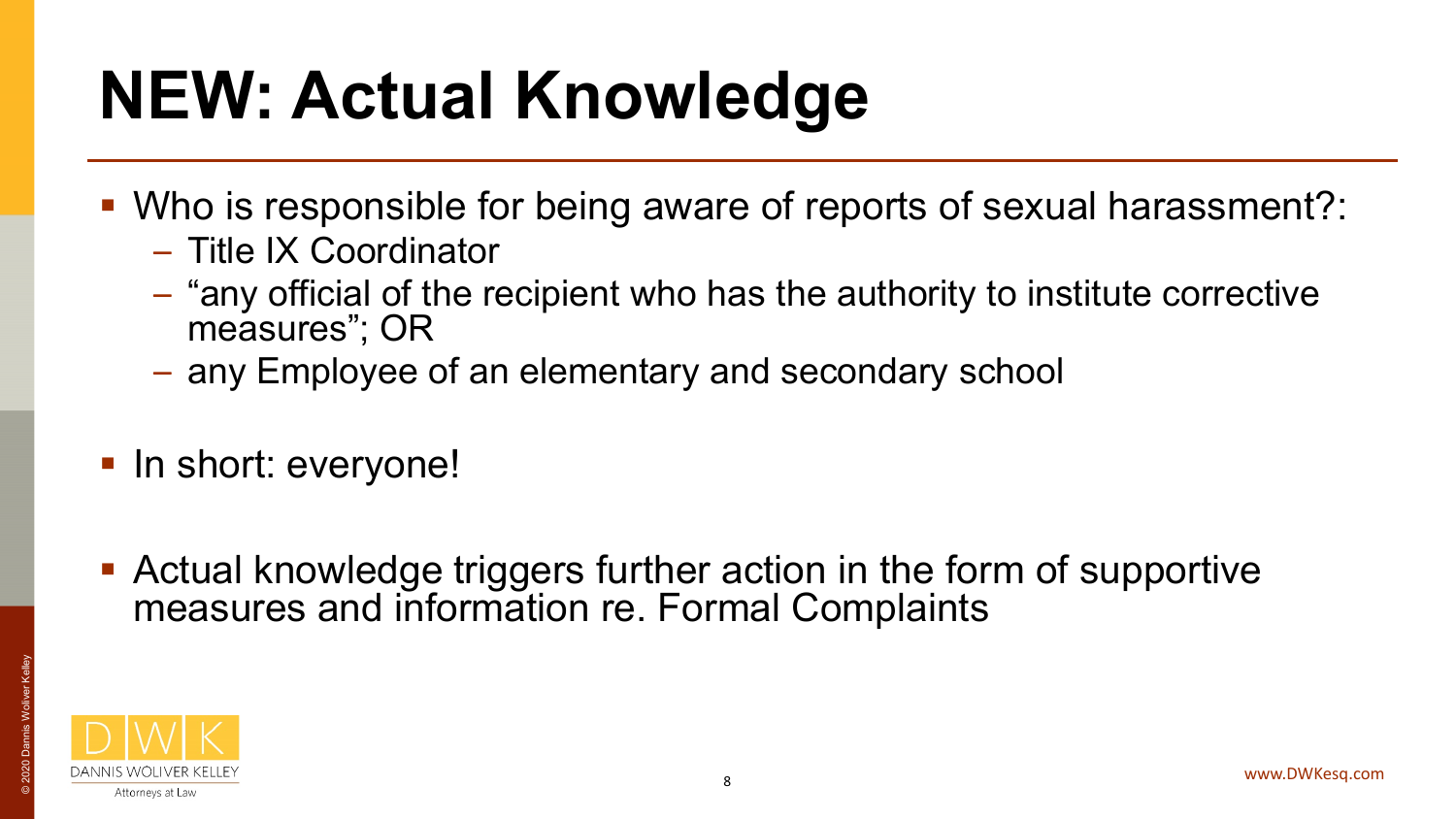## **NEW: Formal Complaint**

Elements of a Formal Complaint:

- A document filed by a complainant (or their parent or legal guardian) alleging sexual harassment against a respondent and requesting that the school investigation the allegations
- Who can file a complaint?
- Signature Requirement for Complainant
- Complaints Signed by Title IX Coordinator

#### STOP AND ASSESS.

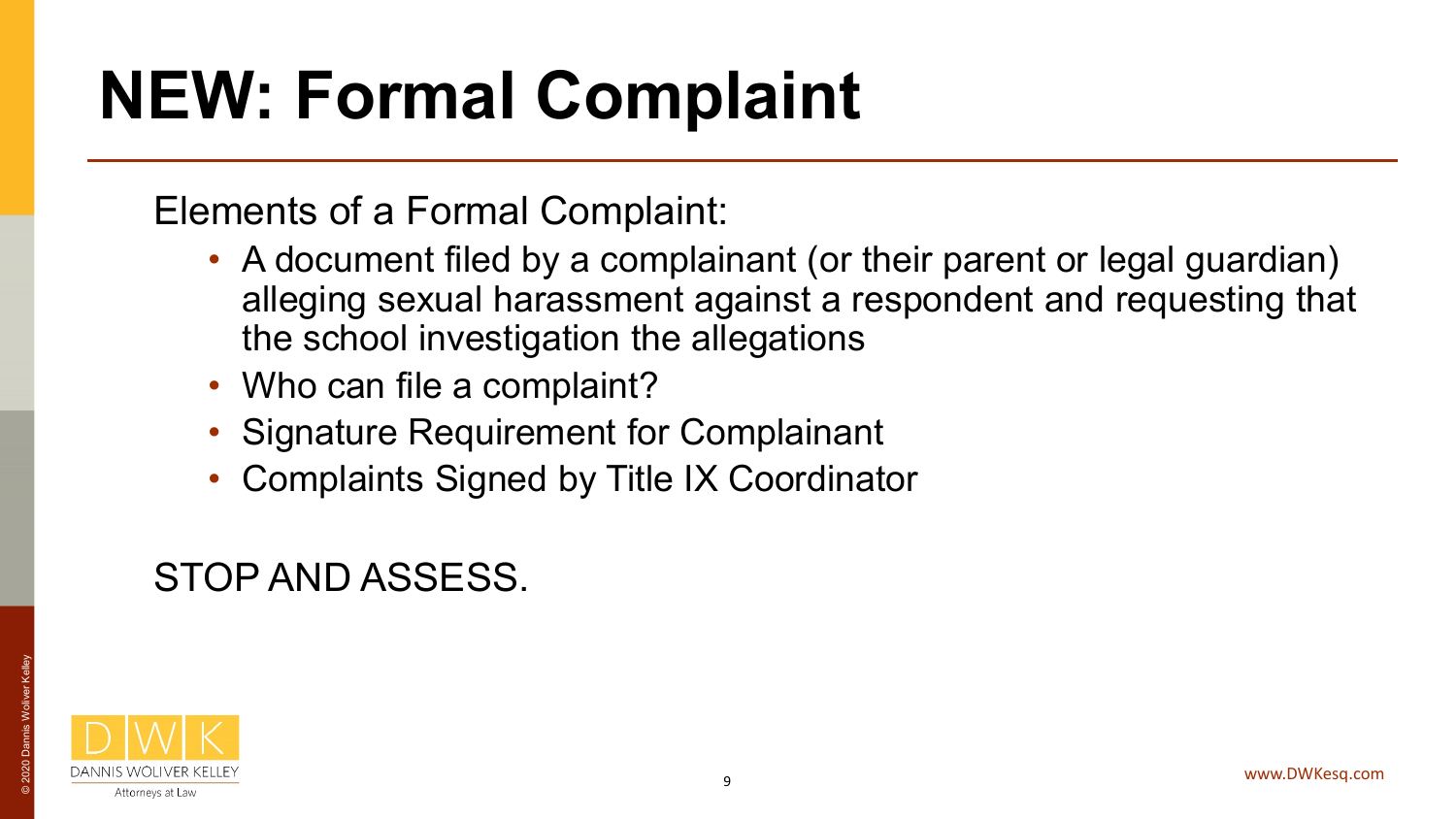# **NEW: Definition of Sexual Harassment**

- **Significantly narrowed definition**
- **Sexual harassment is defined as** 
	- (1) any quid pro quo harassment by a school's employee;
	- (2) "any unwelcome conduct that a reasonable person would find so severe, pervasive, **and** objectively offensive" that it "**denies**" a person equal educational access;
	- (3) sexual assault;
	- (4) dating violence;
	- (5) domestic violence; or
	- (6) stalking. (34 C.F.R. § 106.30)

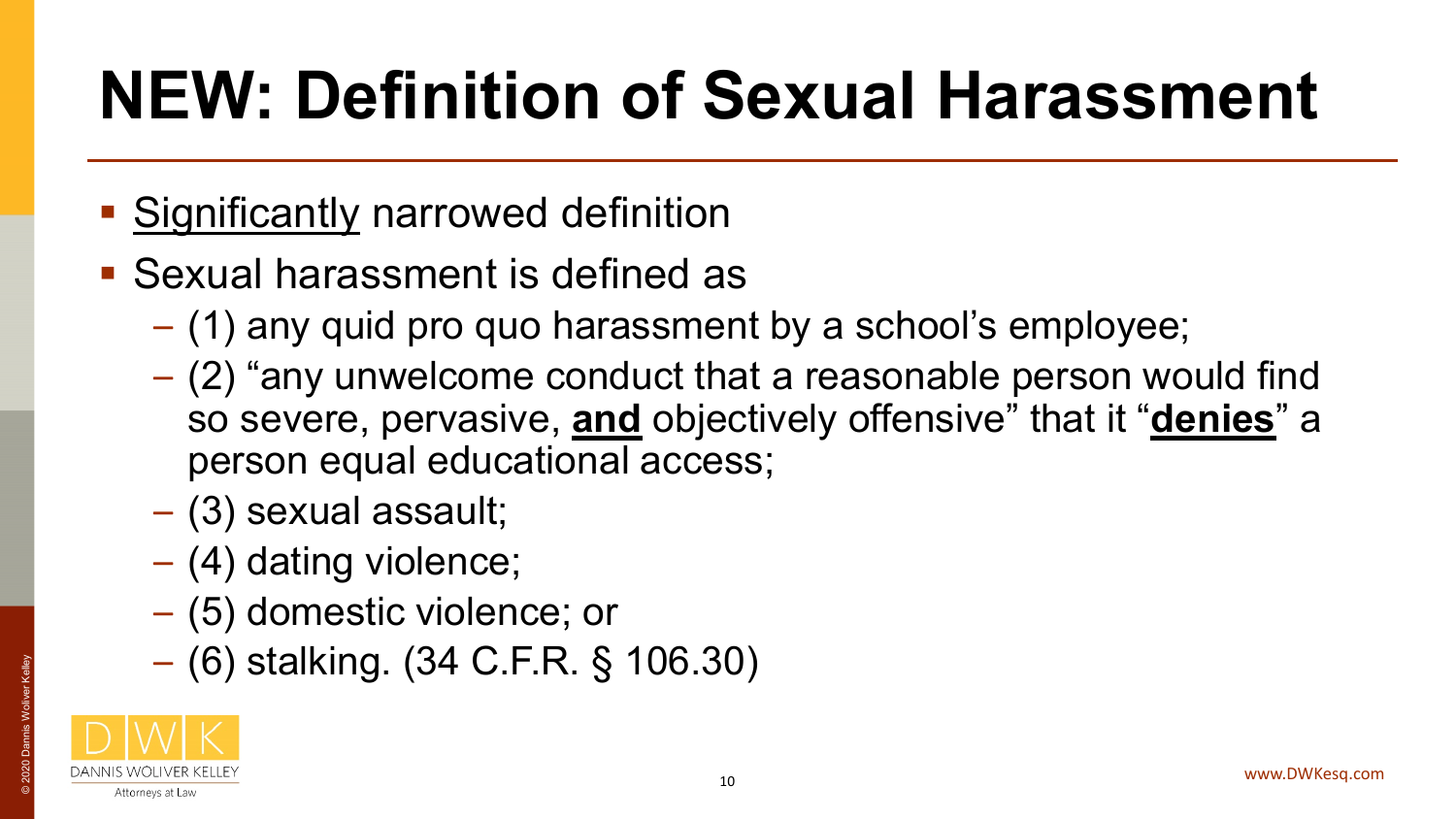## **NEW: Mandatory Dismissals**

- **LEAs must dismiss a formal complaint of sexual harassment** when the alleged conduct:
	- 1. would not constitute sexual harassment under the new definition
	- 2. did not occur in the LEA's education program or activity
	- 3. the alleged conduct did not occur against a person in the United States.
- **Discretionary Dismissals**
- **Written Notice Required for all dismissals.** 
	- Appeal rights attach to dismissals.



© 2020 Dannis Woliver Kelley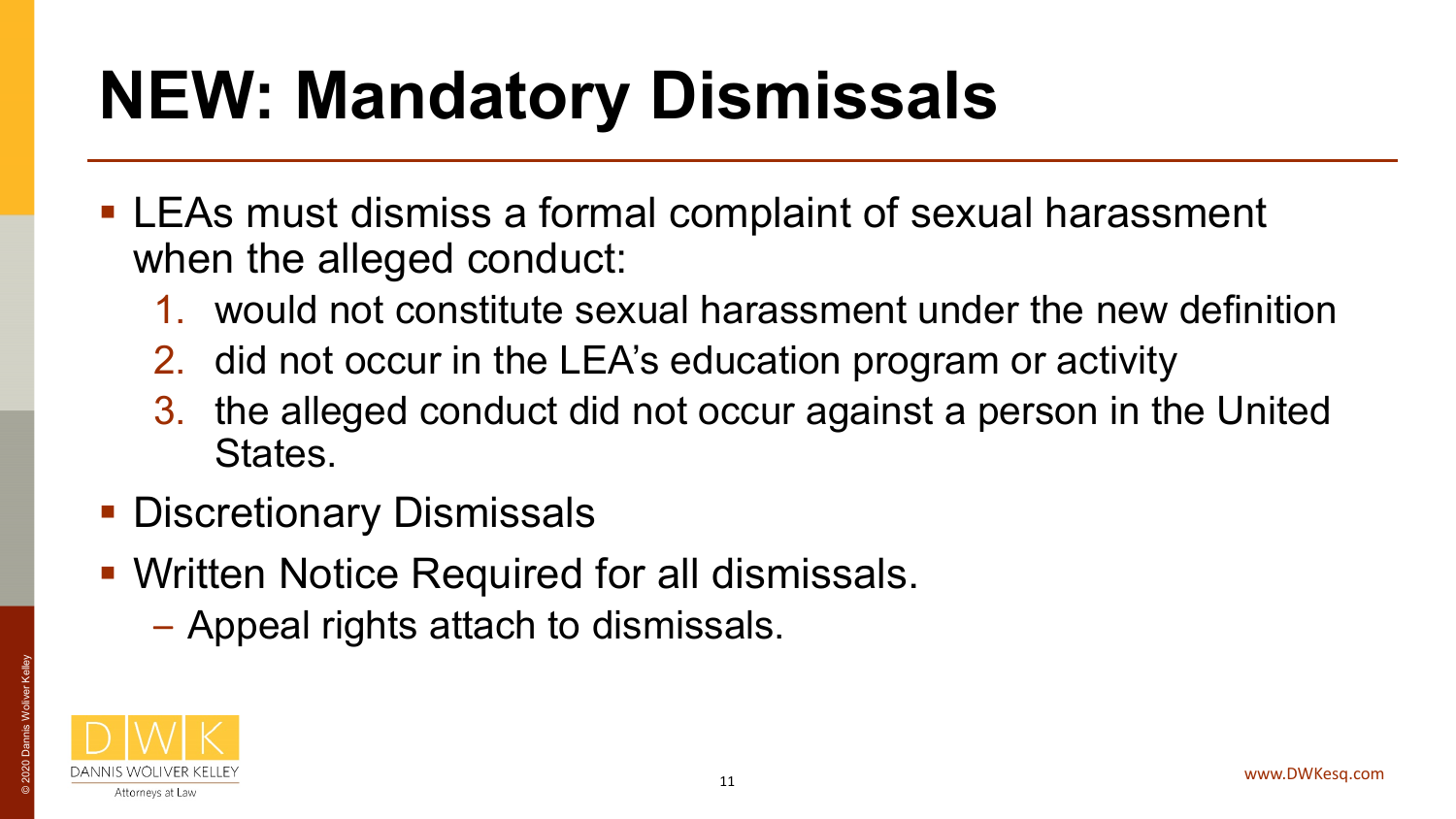## **Investigation Time!**

 Actual Knowledge + Formal Complaint + Sexual Harassment + Educational Program or Activity + in United States = INVESTIGATION and/or informal resolution



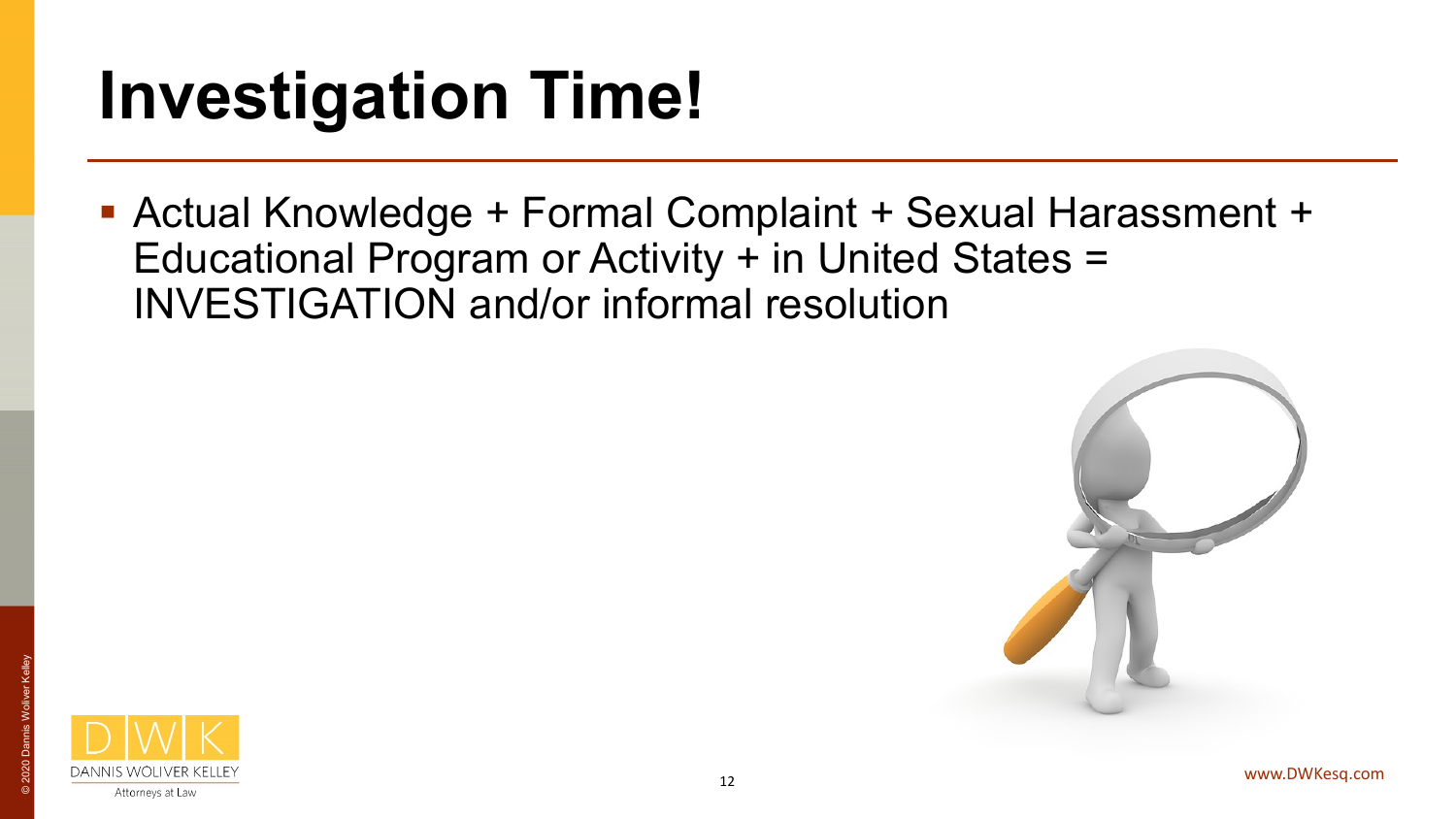## **NEW: Investigation and Remediation**

- **Now With More Due Process Than Ever!** 
	- Notice
	- Two-Step Evidence Inspection Process:
		- Step 1: Inspection and Review of Evidence before investigation report finalized
		- Step 2: Obligation to give parties the opportunity to submit questions after report is finalized but before a determination of responsibility is made
	- Live hearing option
	- Written determination



© 2020 Dannis Woliver Kelley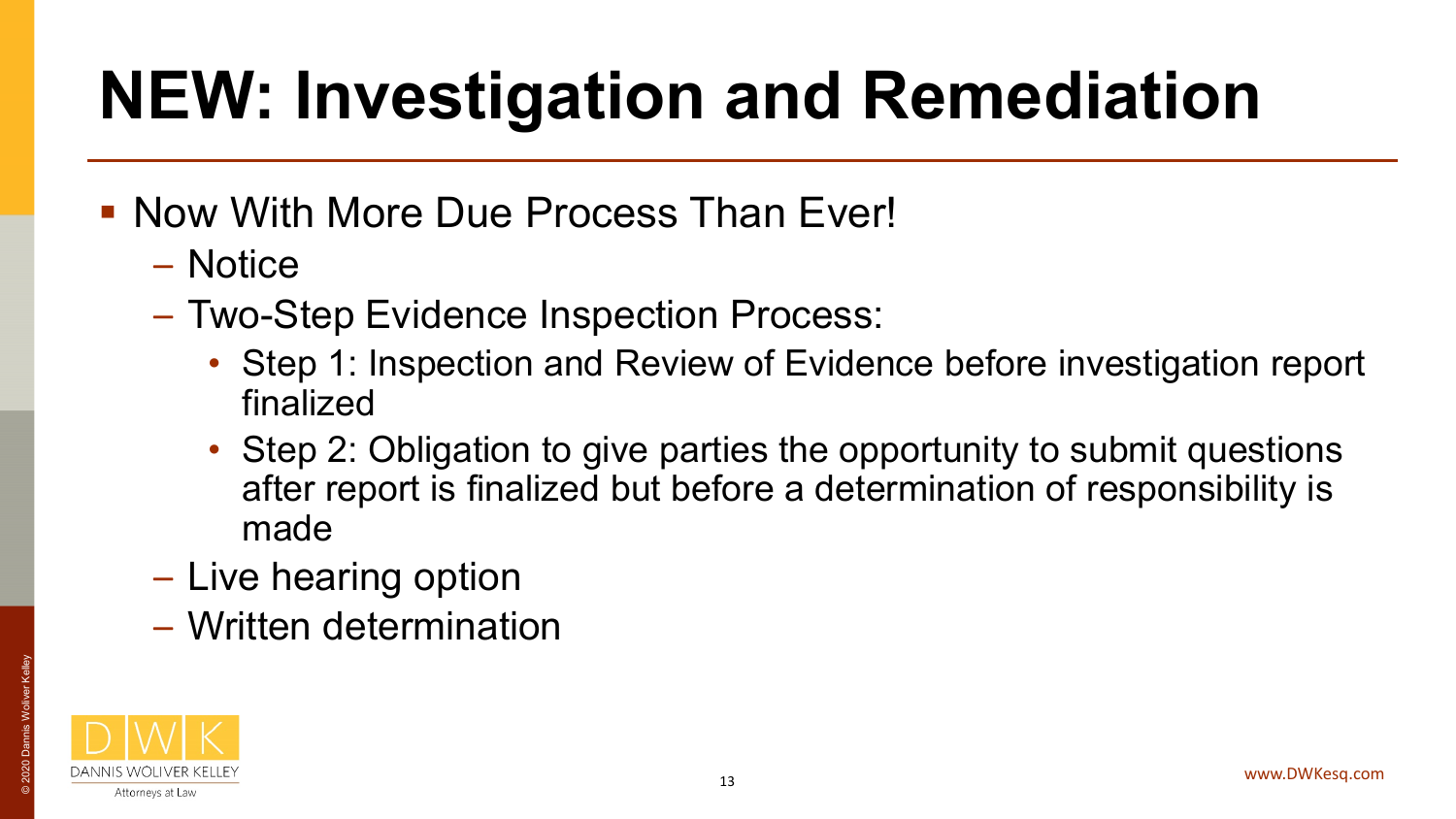## **Notice**

- Title IX Coordinator must send written notice of the allegations to both parties upon receiving a formal complaint.
- What must be in the written notice?
	- grievance process
	- sufficient details of the allegation(s)
	- advisor
	- false statement or false information





© 2020 Dannis Woliver Kelley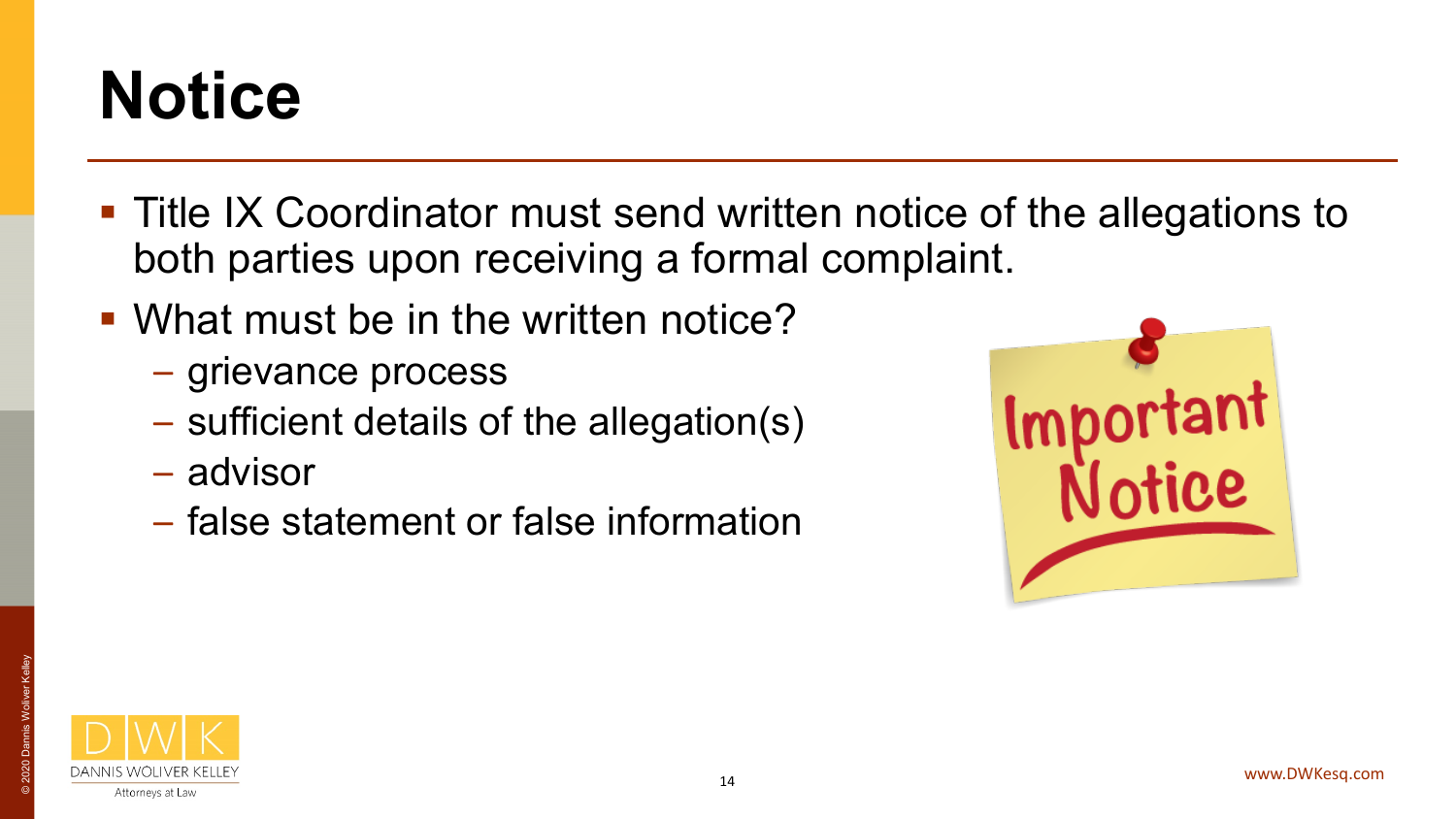### **Step 1: Initial Inspection and Review of Evidence**

- Before the completion of the investigation report the recipient must send both parties all evidence related to the allegations raised in a formal complaint.
- 10 days for written response from parties that investigator must consider.
- **Then investigation report can be finalized.**

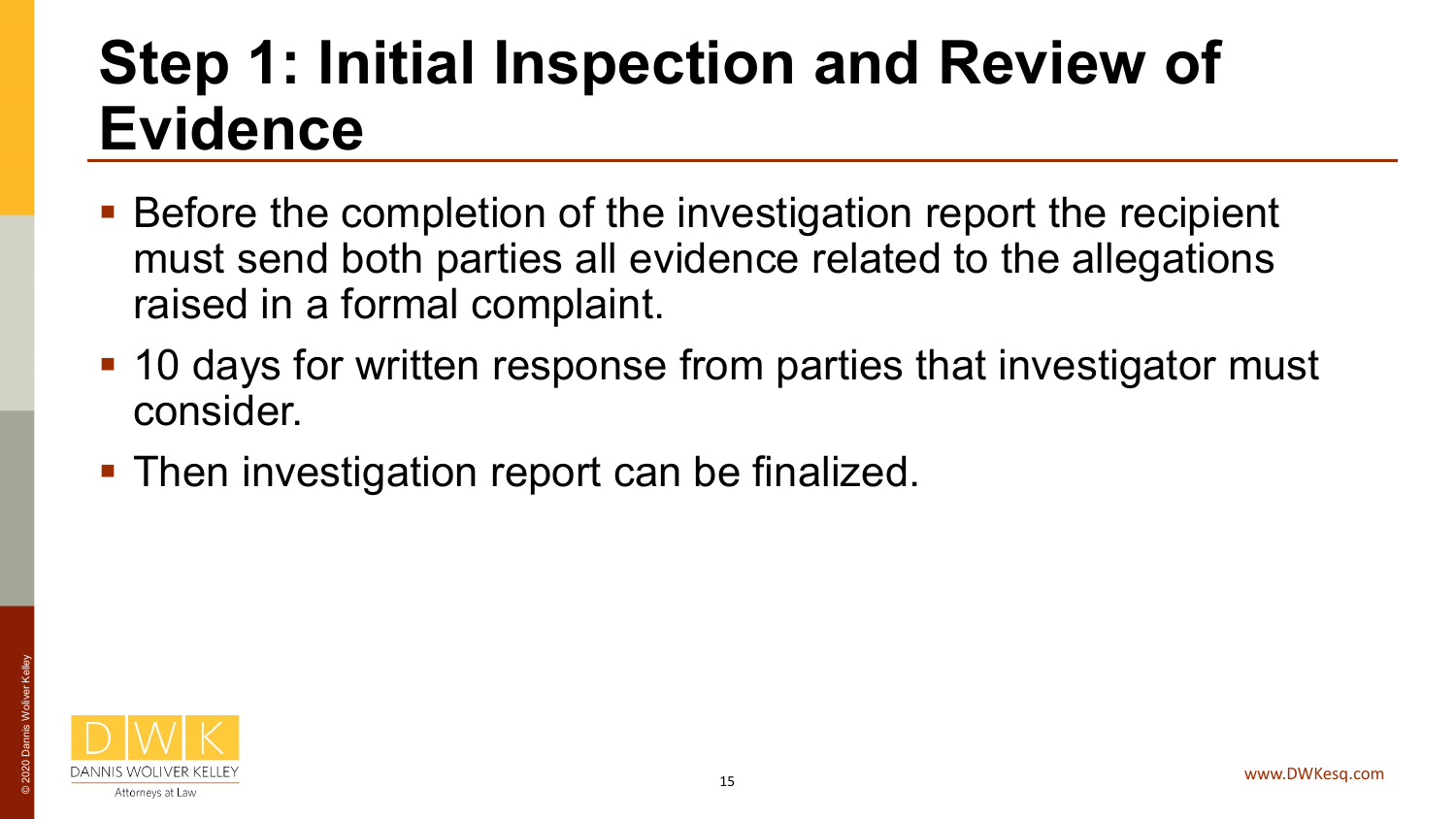## **Step 2: Opportunity to submit questions**

**E** "after the school has sent the investigative report to the parties and before reaching a determination regarding responsibility, the decision-maker(s) must afford each party the opportunity to submit written, relevant questions that a party wants asked of any party or witness provide each party with the answers, and allow for additional, limited follow-up questions from each party"



© 2020 Dannis Woliver Kelley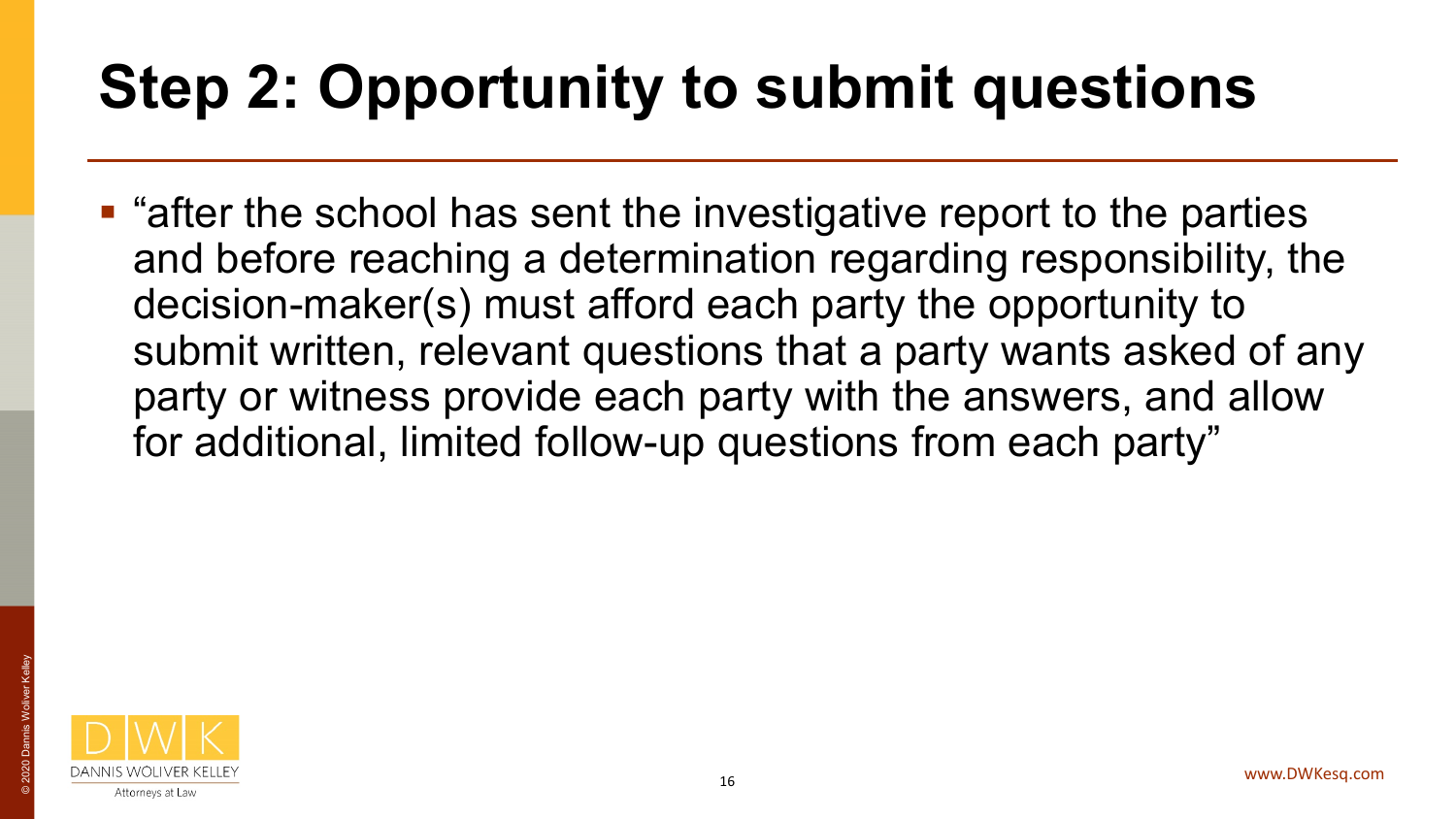# **NEW: Live Hearing Option**

■ For recipients that are elementary and secondary schools, and other recipients that are not postsecondary institutions, the recipient's grievance process *may* but need not, provide for a hearing



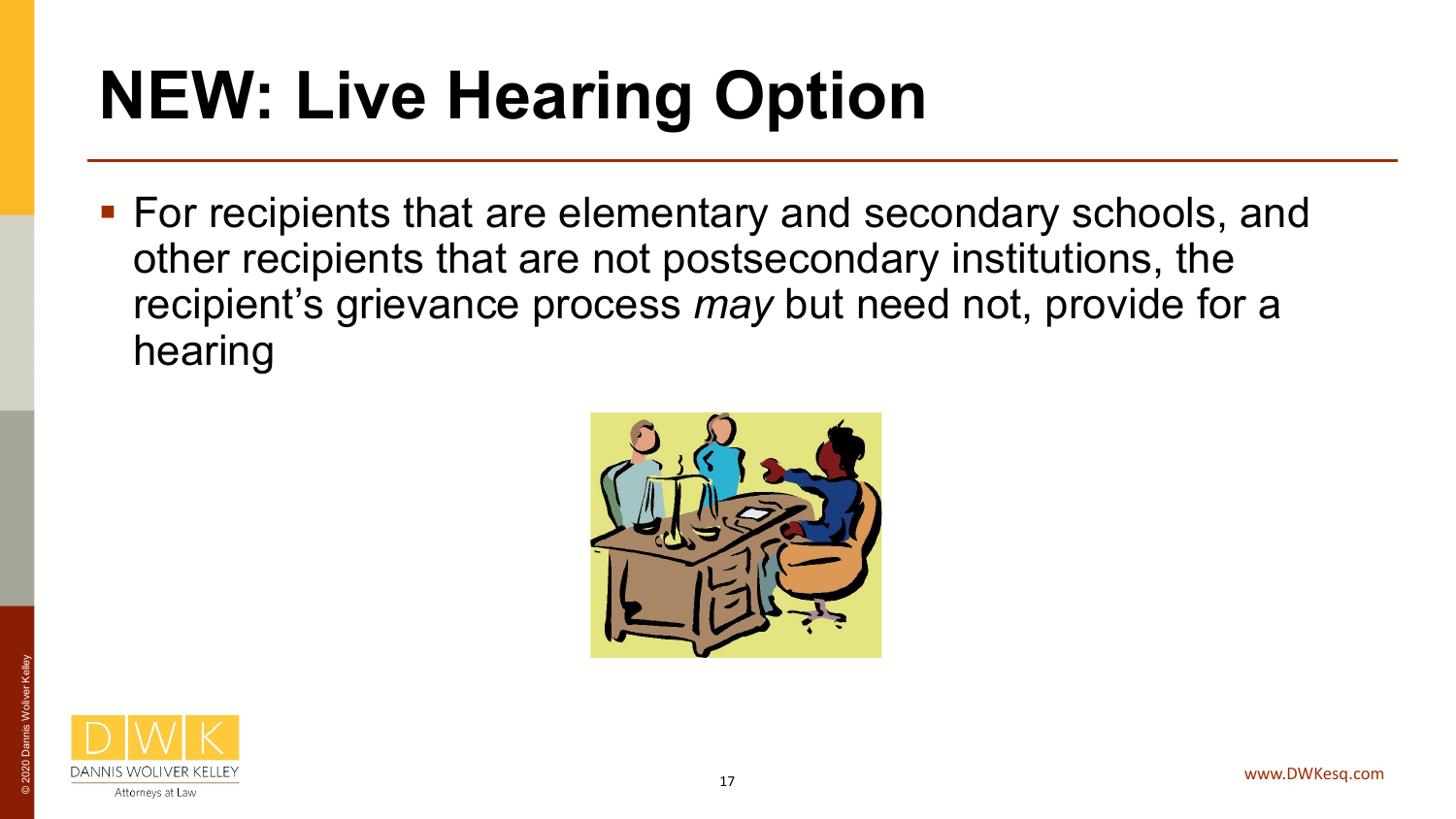## **Written Determination**

- The Final Rule requires that LEAs issue a written determination regarding responsibility.
- **Determination must be made using pre-selected evidentiary** standard.
- We will address report writing in our subsequent training.

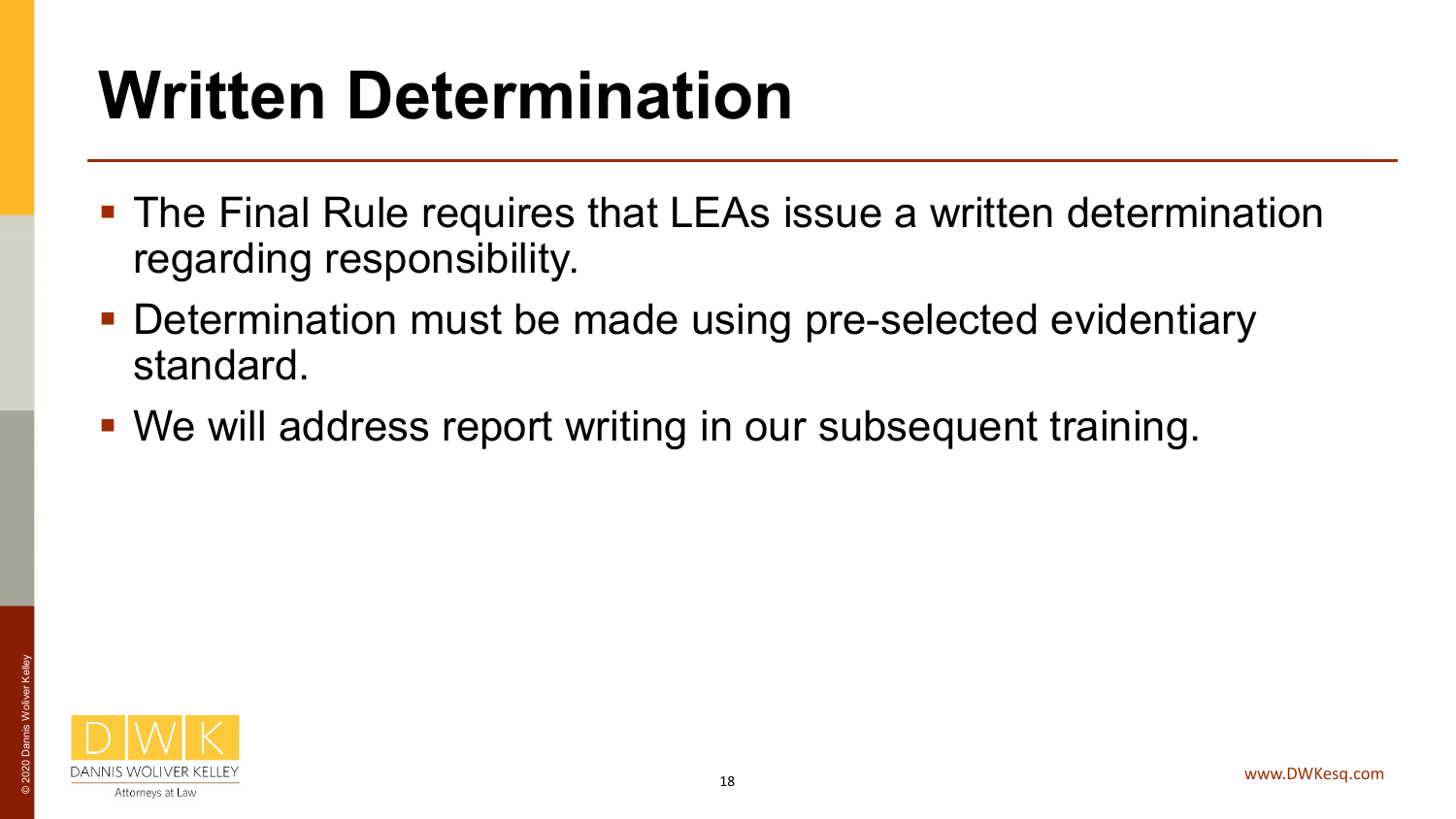# **NEW: Options for Evidentiary Standard**

- **Preponderance of the Evidence** 
	- More likely than not true. Feather test.
- Clear and Convincing
	- Highly probable that it is true.



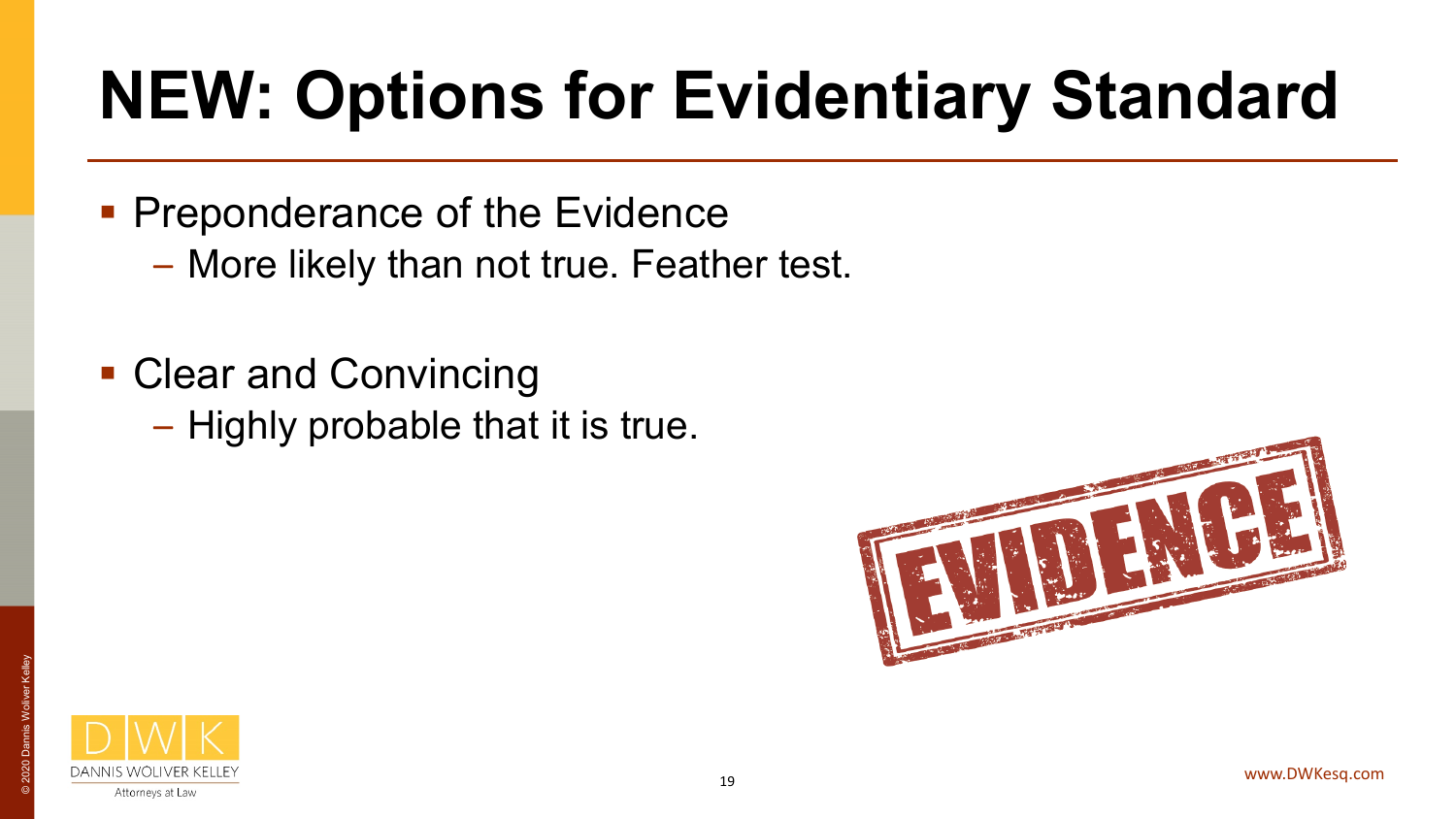## **NEW: Appeal Requirement**

- Two stages where appeals rights kick in:
	- 1. determinations of responsibility
	- 2. dismissals of formal complaints.
- Three (3) basis for appeal
- **Internal procedural requirements for appeal implementation**

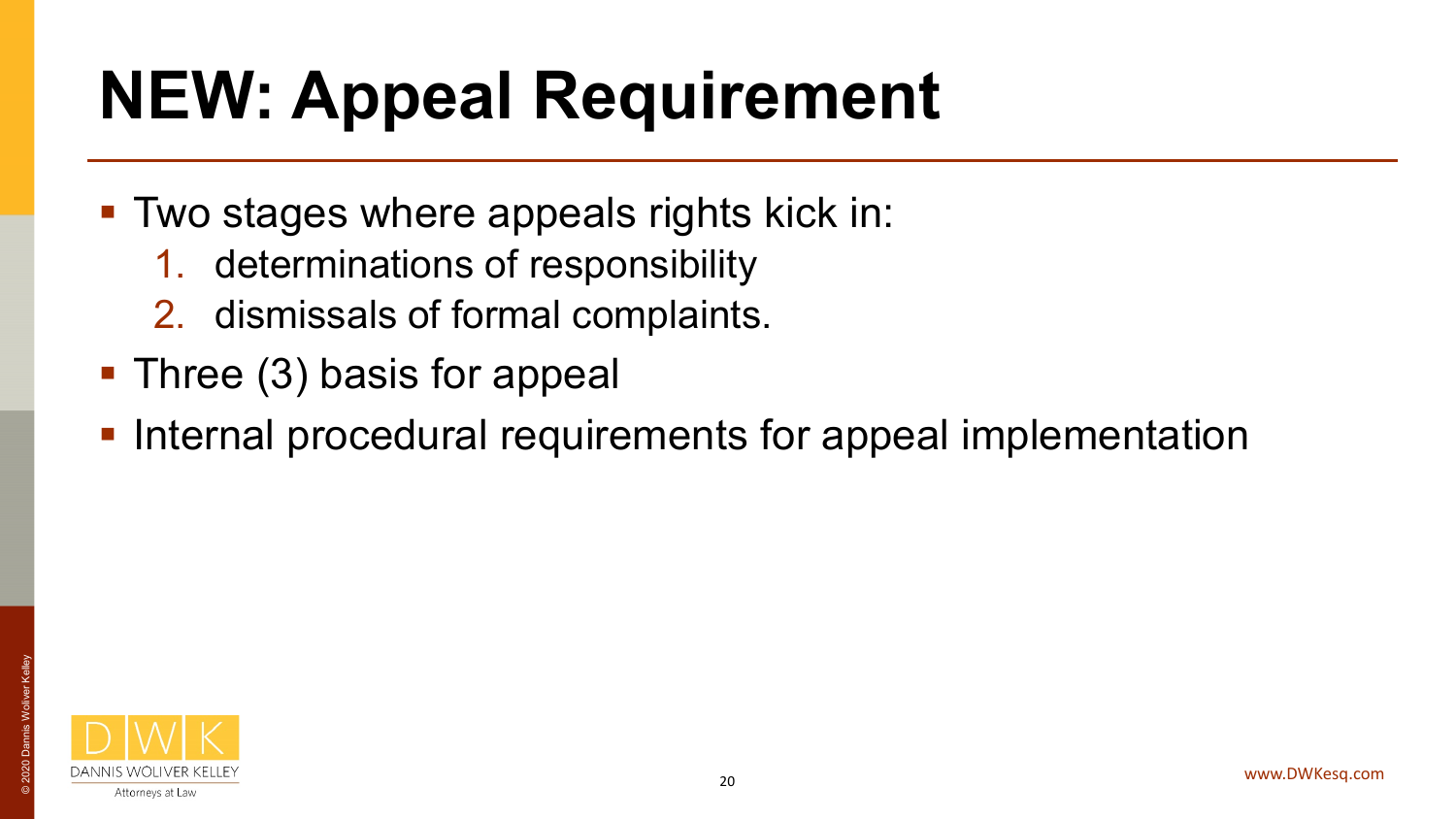## **Next Steps for Implementation: Prioritize**

- 1. Identify Title IX Coordinator
- 2. Update your policies
- 3. Training



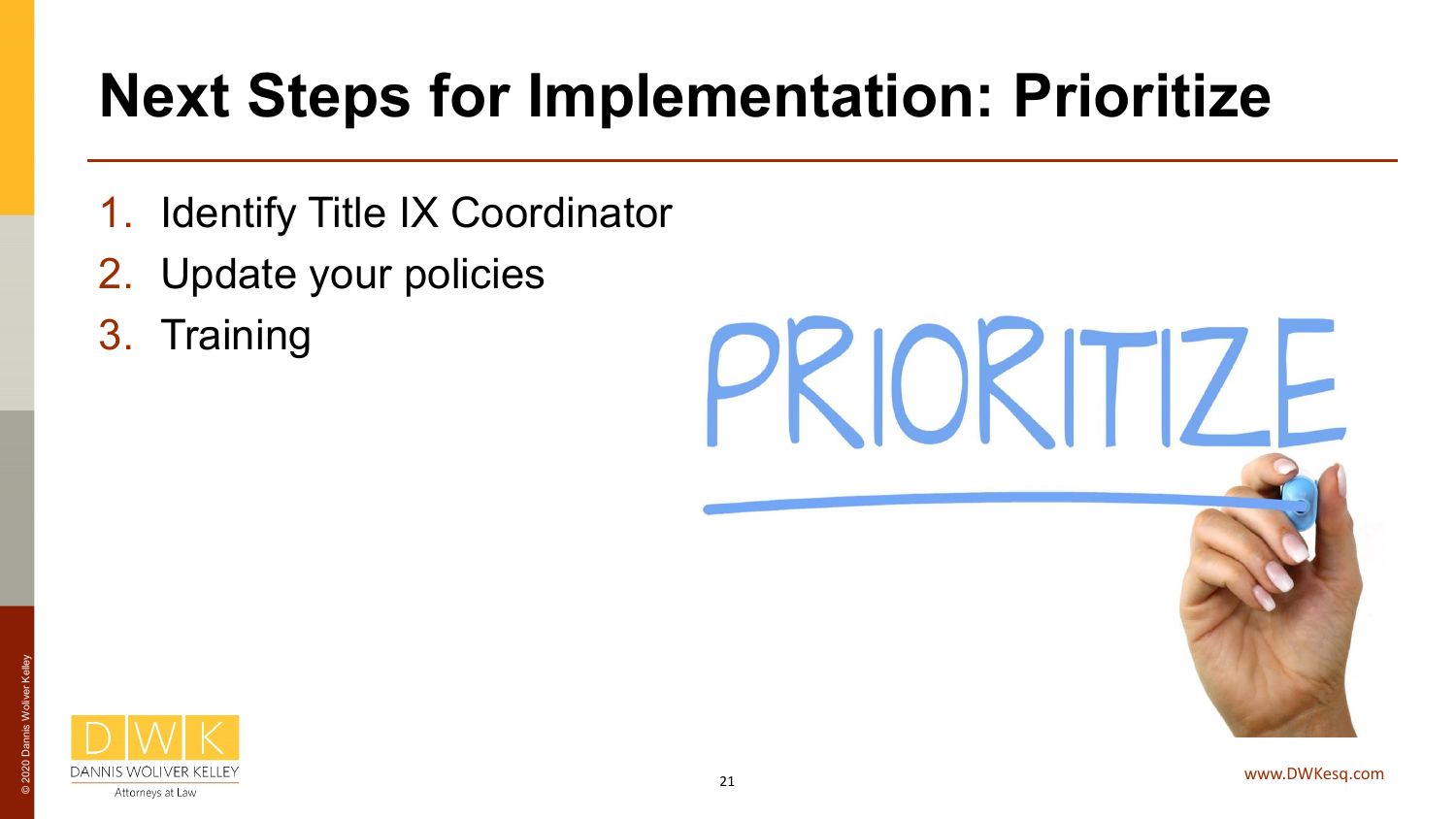#### **Priority 1: Title IX Coordinator and other Roles**

#### **Title IX Coordinator**

- Not a new requirement, but a new emphasis on visibility
- Cannot be decision maker or decision maker on appeal
- What about other roles that I keep hearing about?
	- Investigator
	- Decision-maker
	- Decision-maker on Appeal

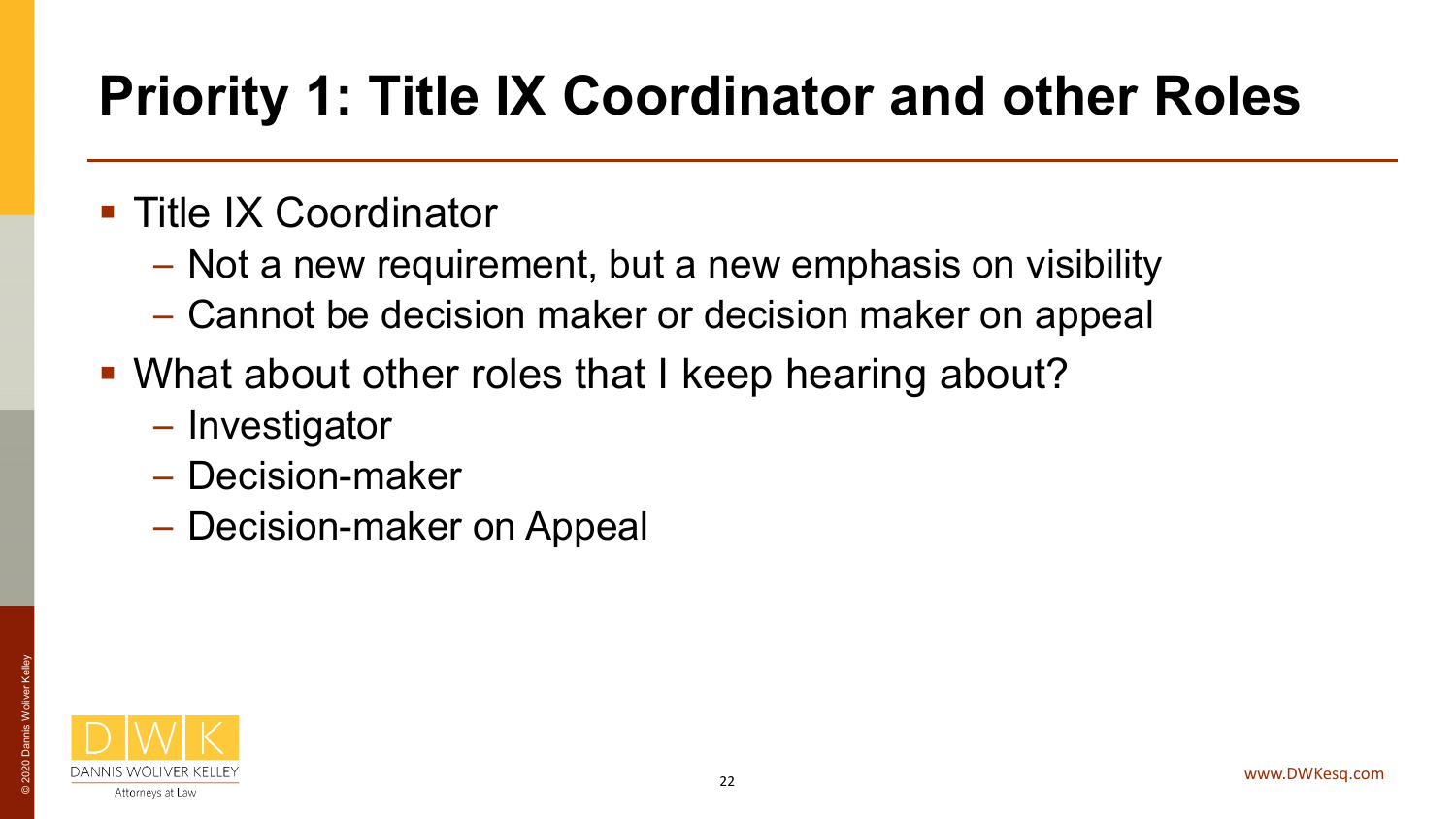# **Priority 2: Update Your Policies**

- "One size fits all" is not the best approach
- Optimize your current policies



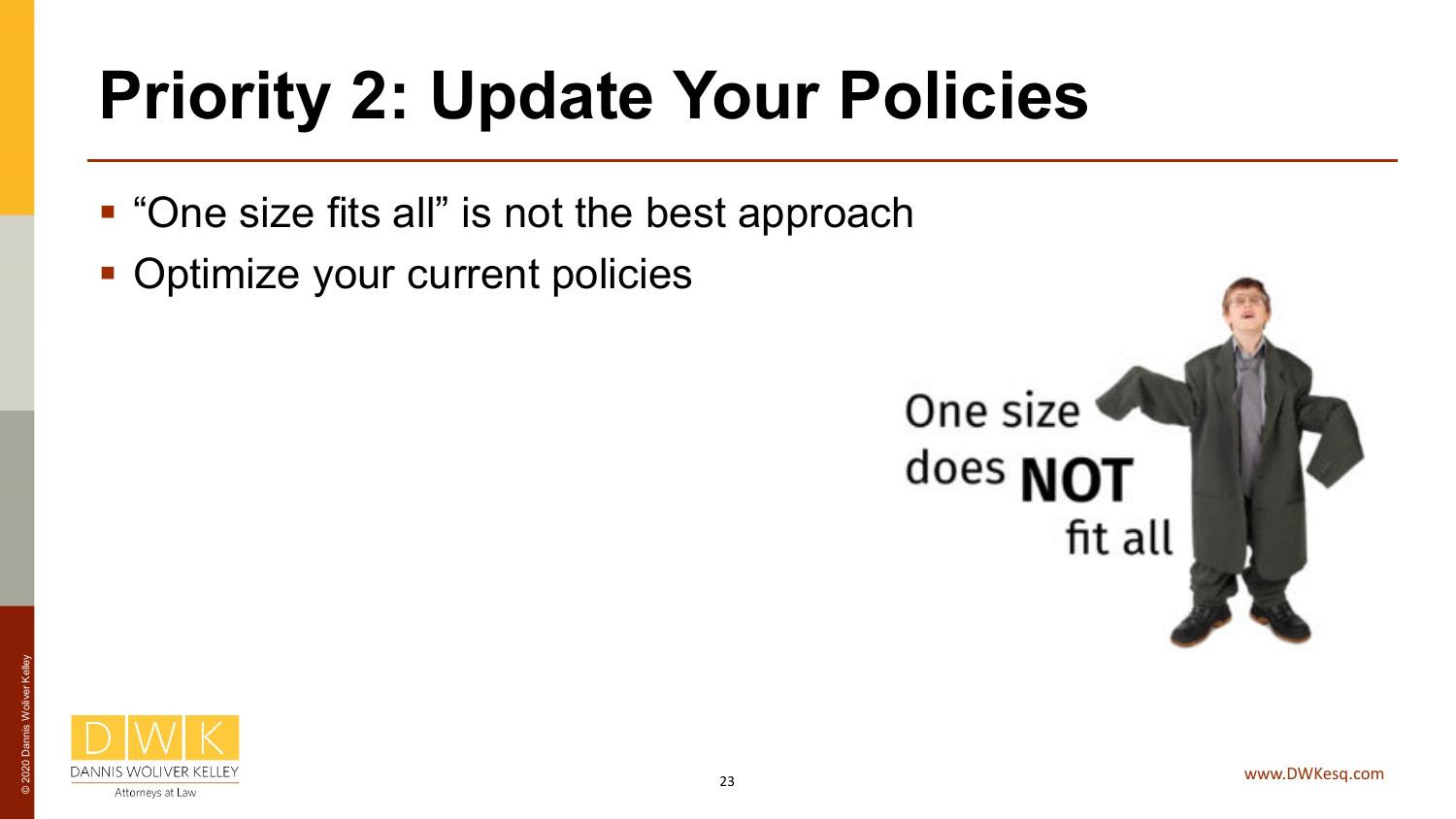# **Priority 3: Training**

- **Two levels of training:** 
	- Title IX Compliance Team
	- Identifying Sexual Harassment for all District Employees
- **Training materials must be made public**

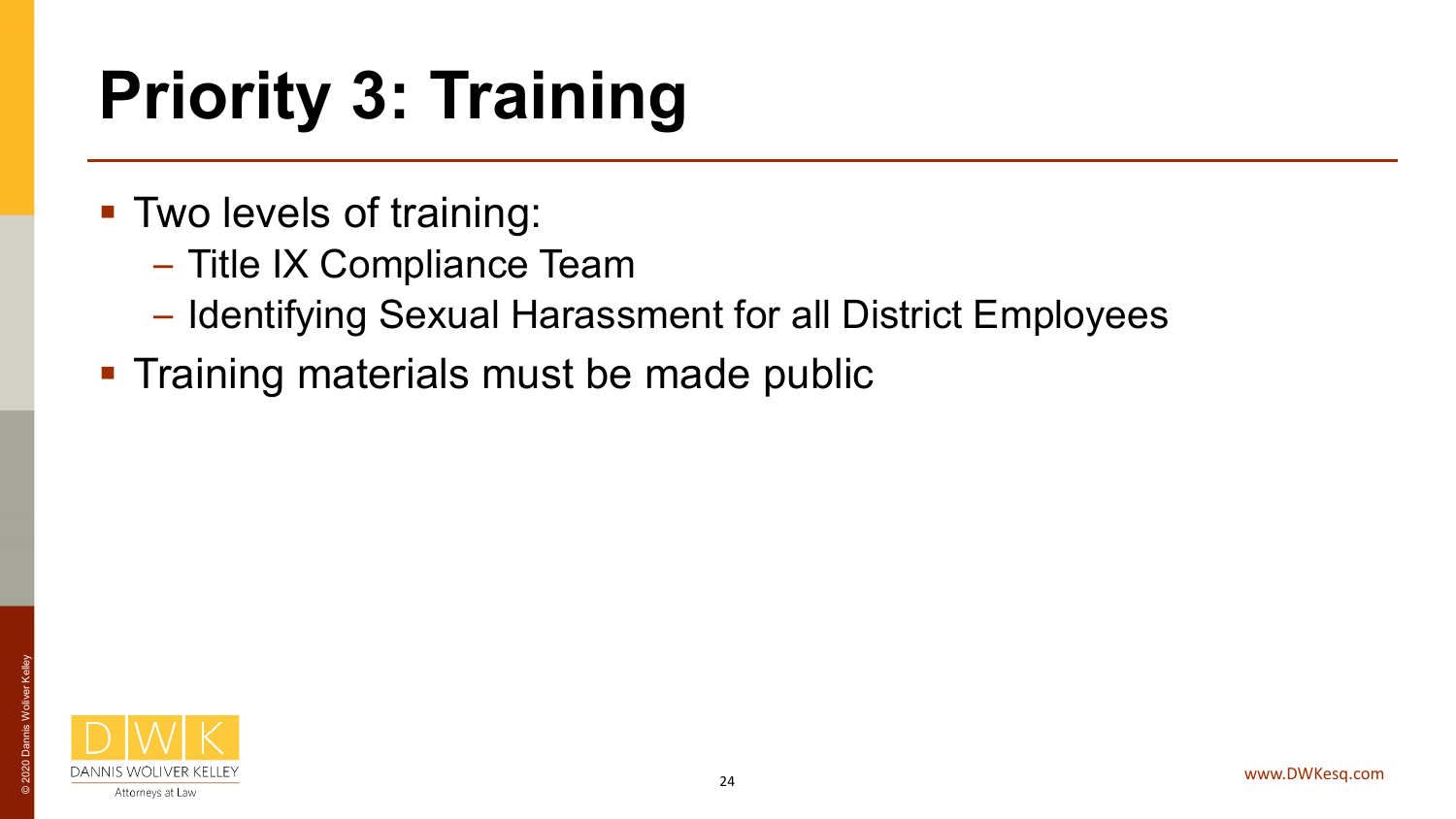## **Questions**





© 2020 Dannis Woliver Kelley

is Woli

© 2020 D

**R** 

Attorneys at Law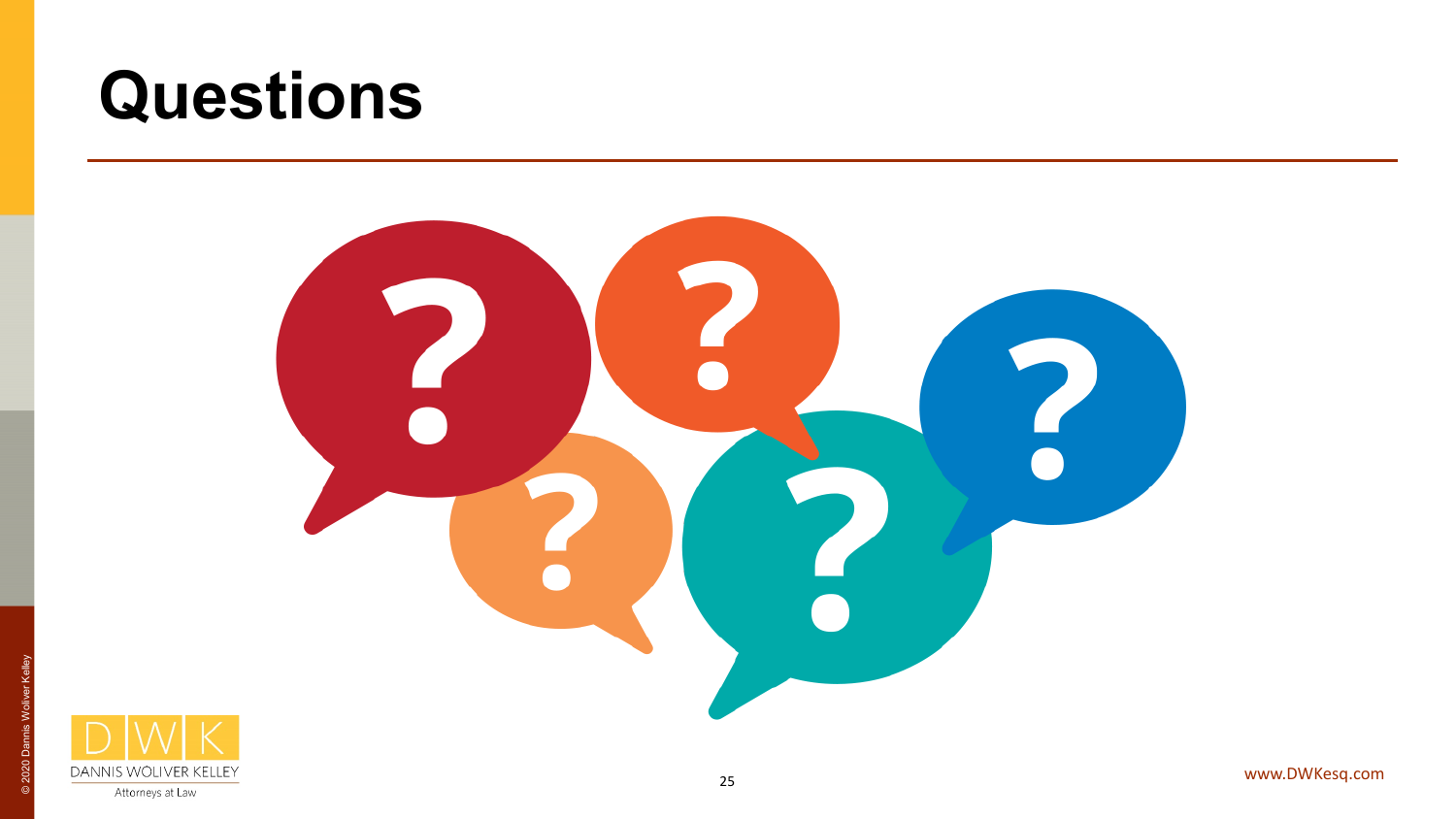# **Upcoming Title IX Compliance Training**

■ What?

– An in-depth compliance training to make sure your district is meeting all of the requirements.

**When?** 

- August 25<sup>th</sup> or September 2<sup>nd</sup>
- Time TBD
- $\blacksquare$  How?
	- A link to register for one of these training opportunities will be sent to you along with the materials from today's webinar.



© 2020 Dannis Woliver Kelley